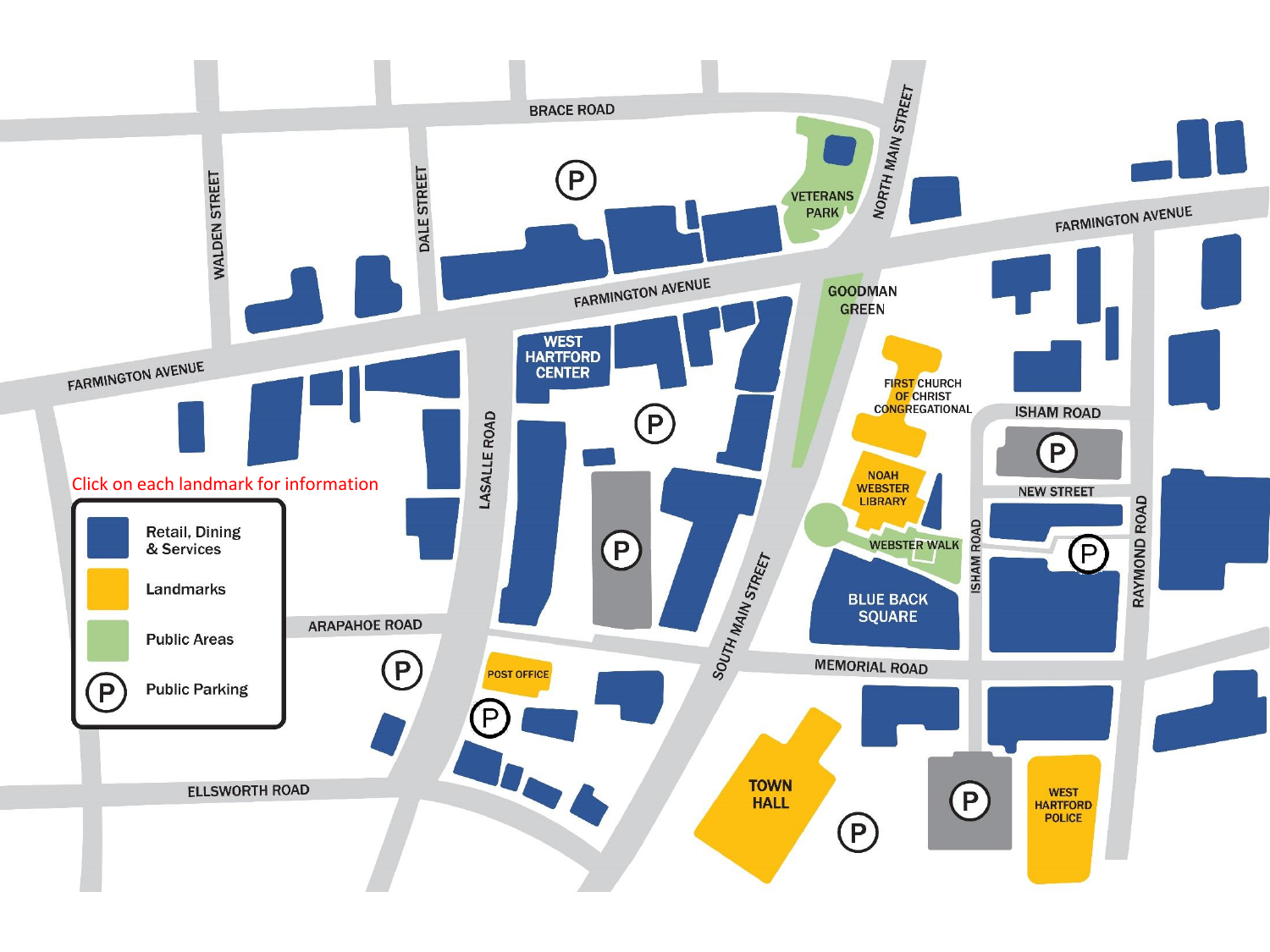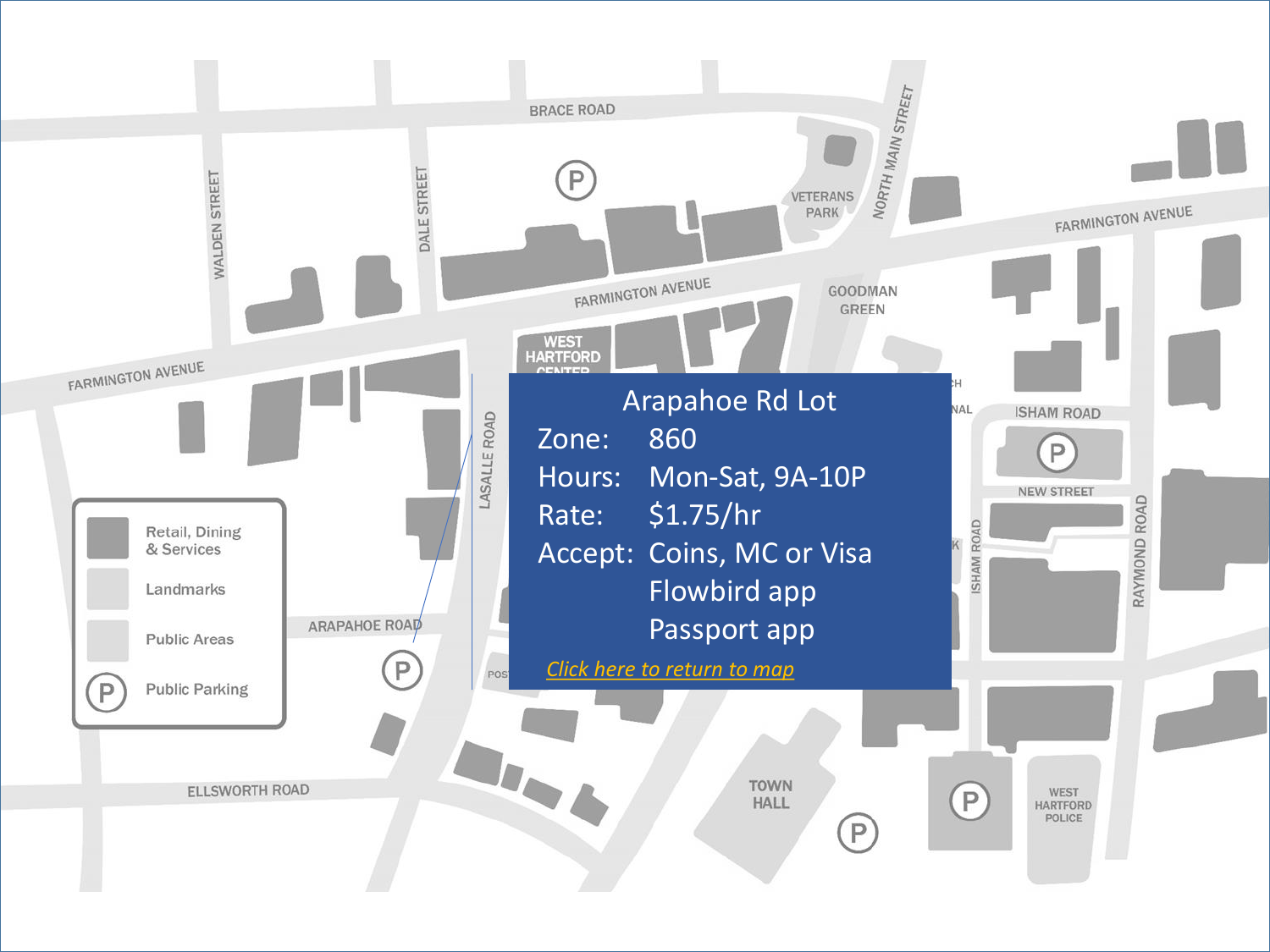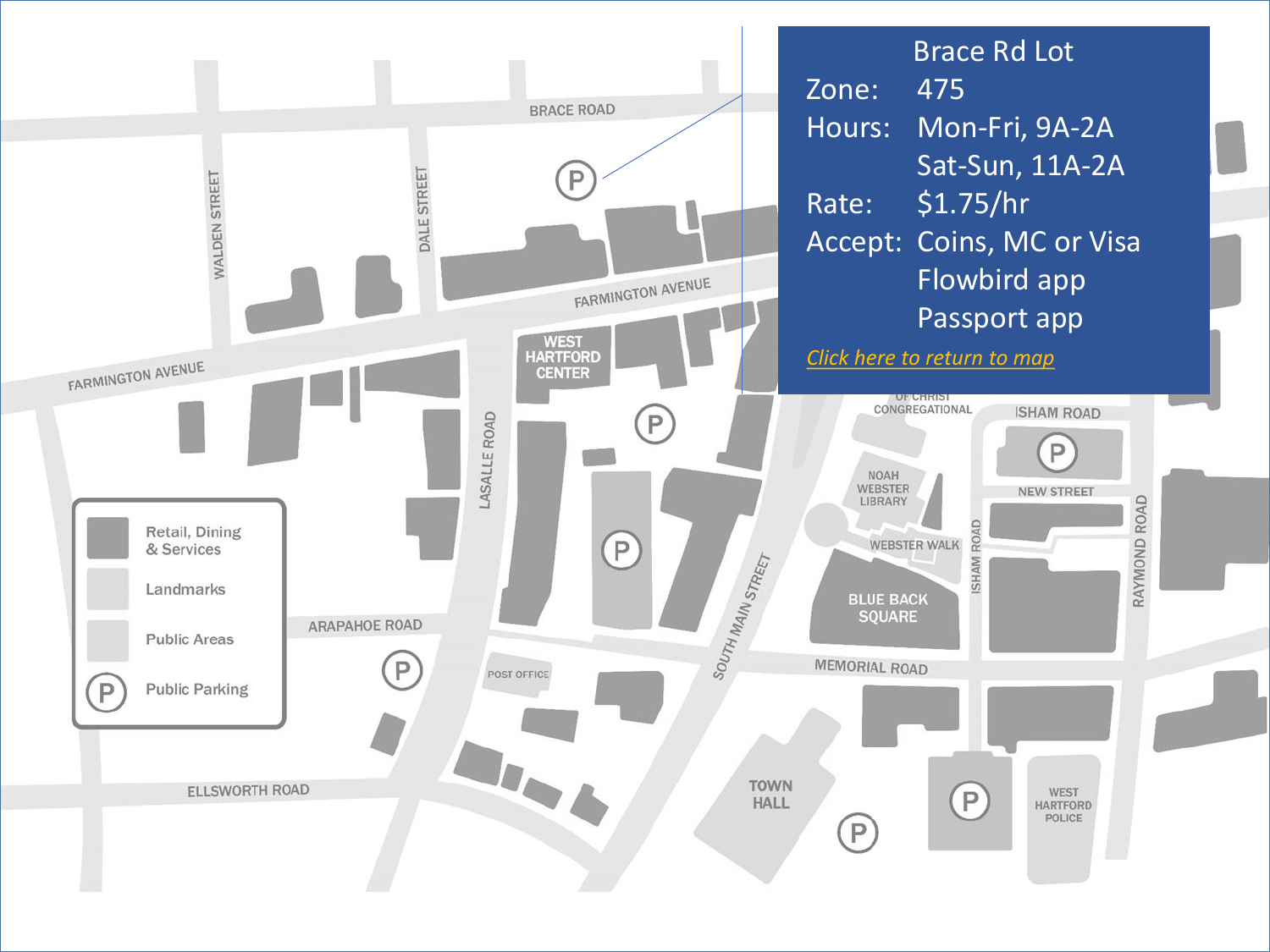<span id="page-3-0"></span>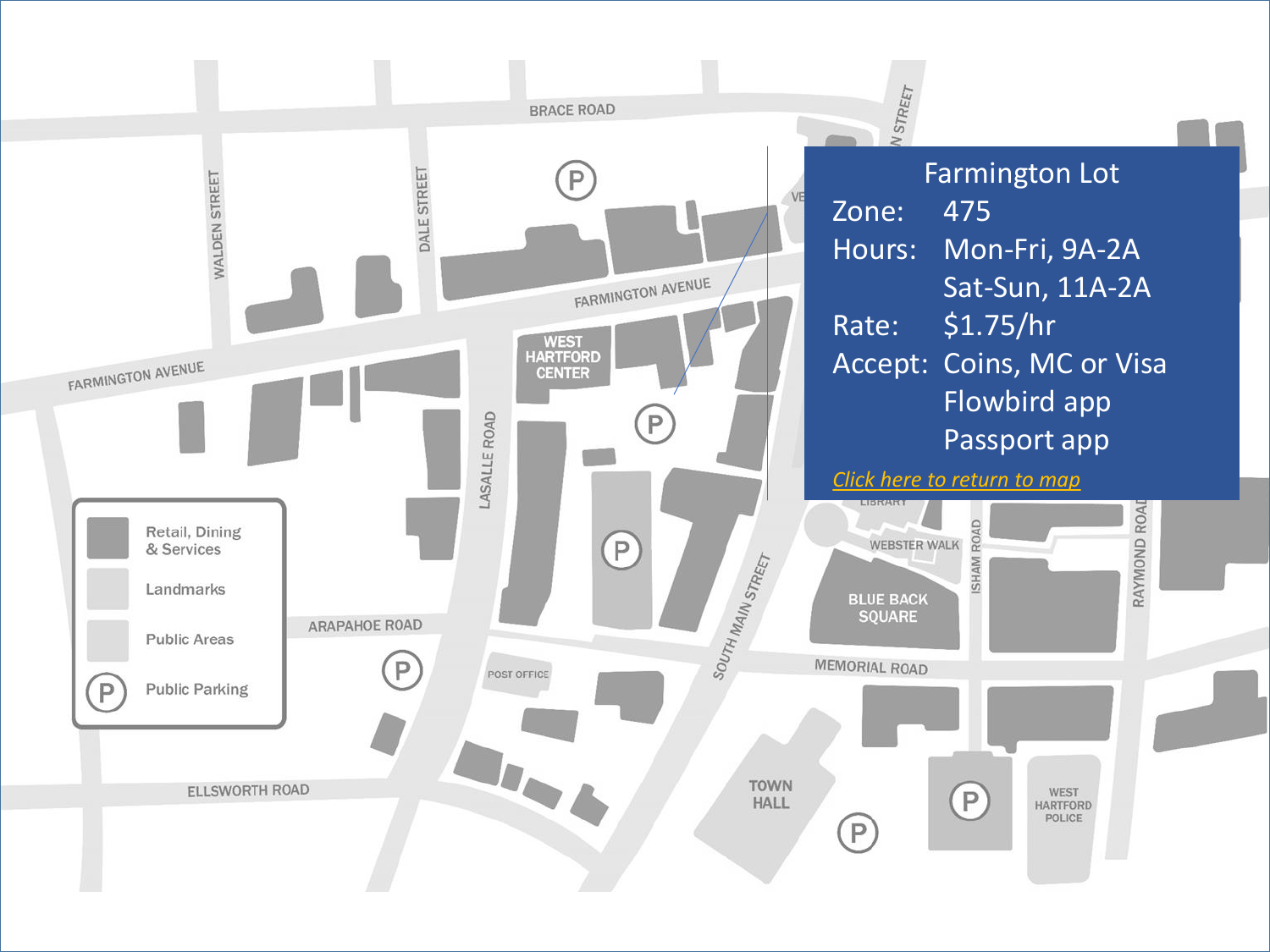<span id="page-4-0"></span>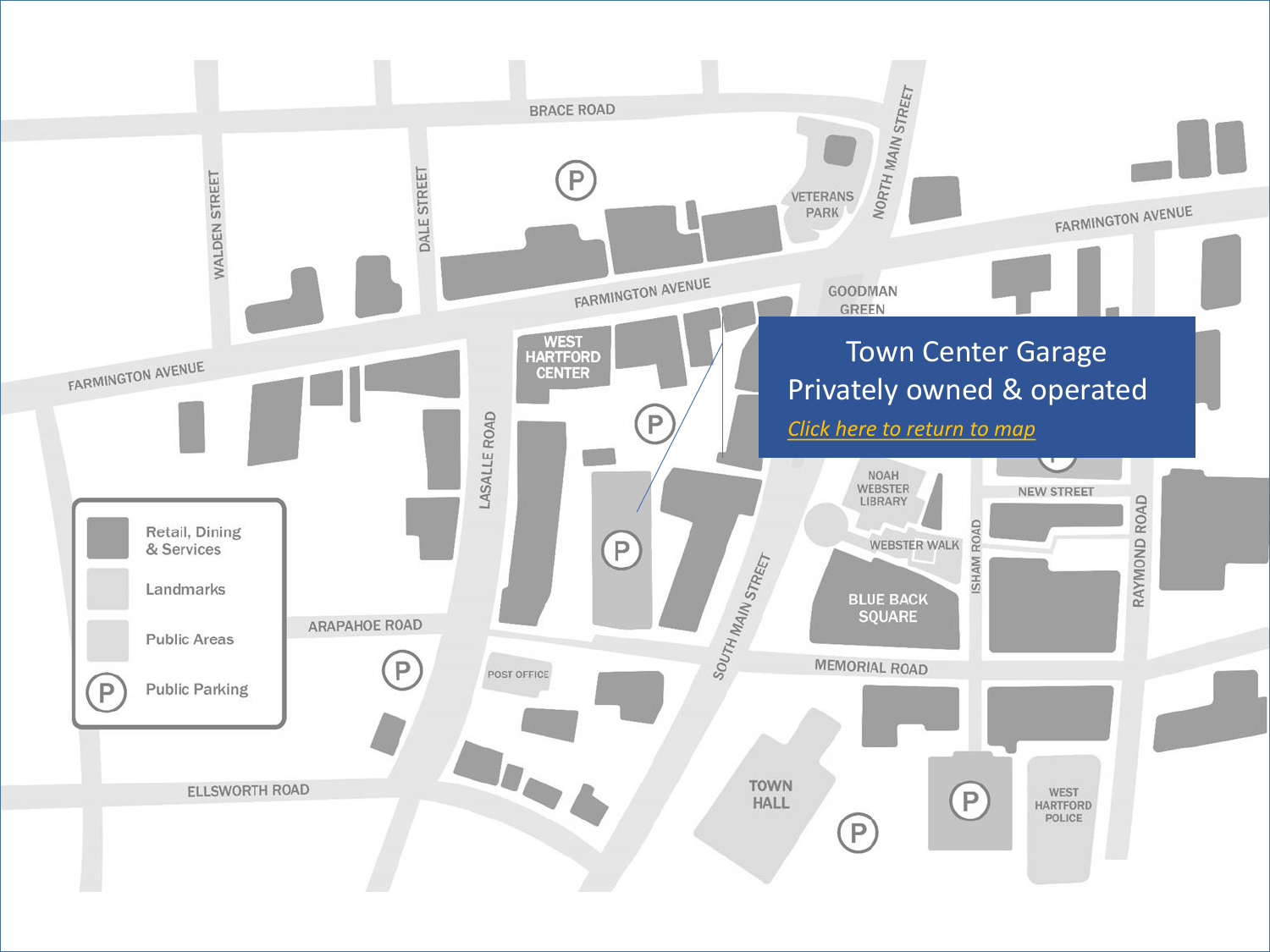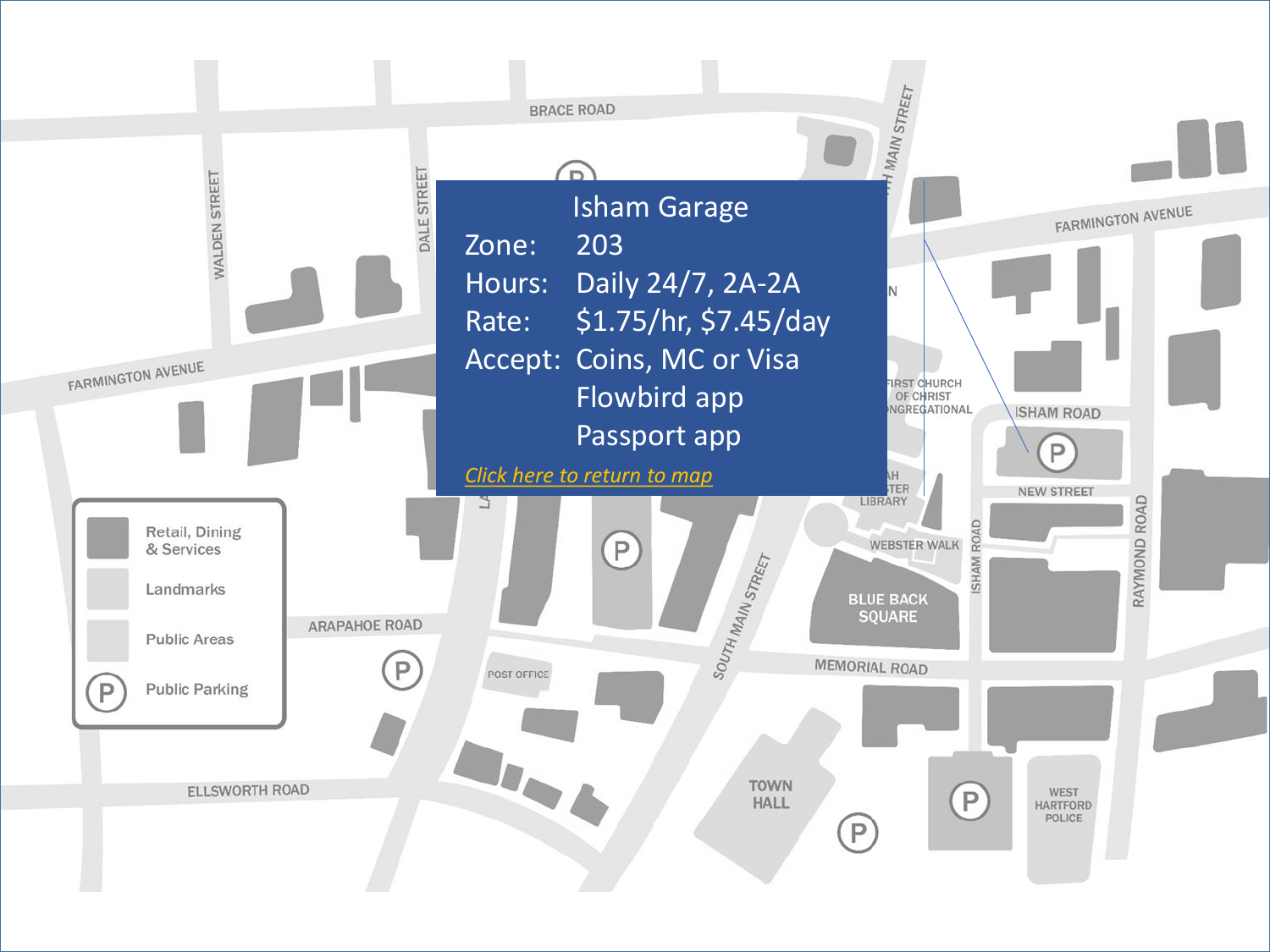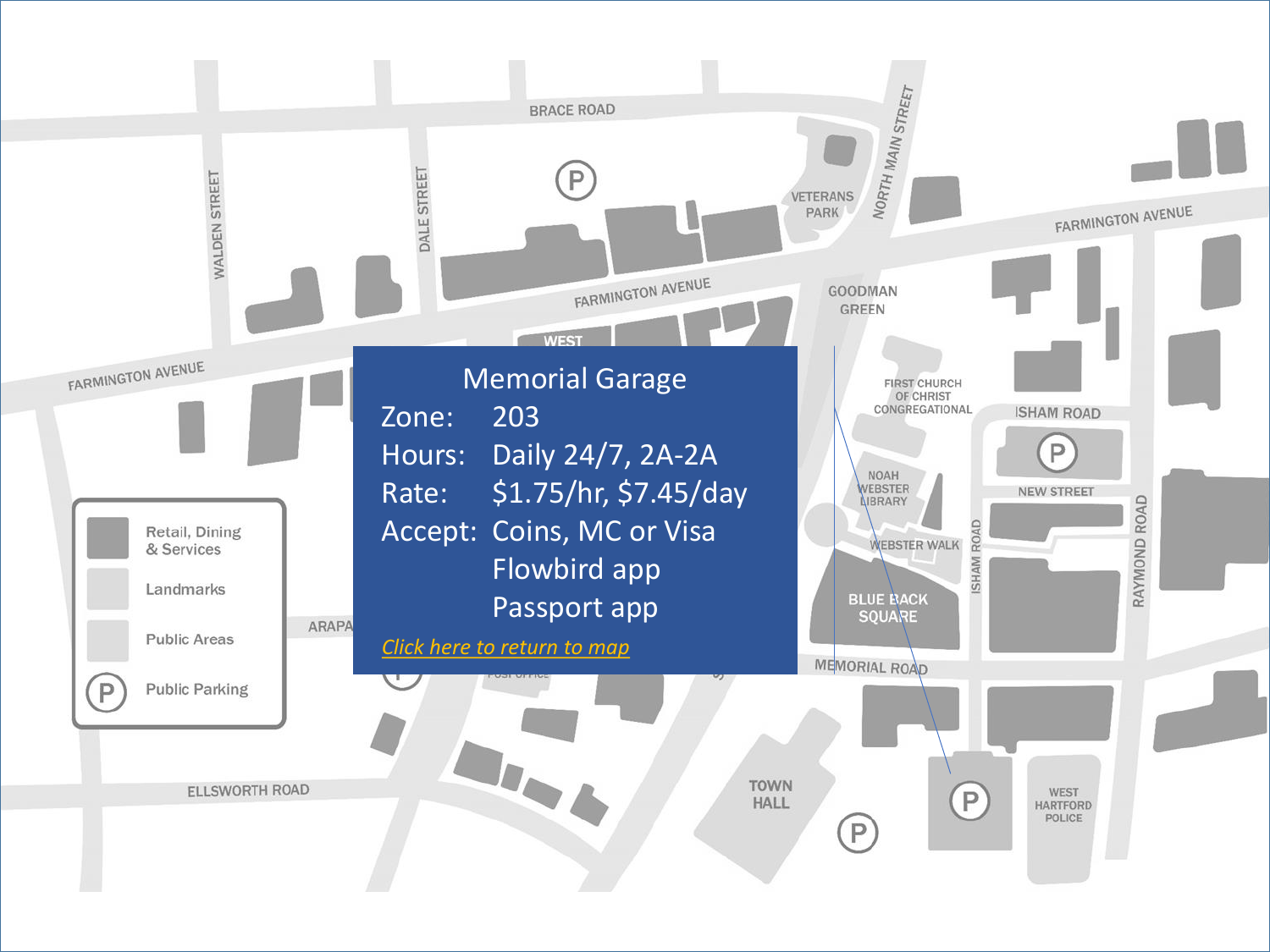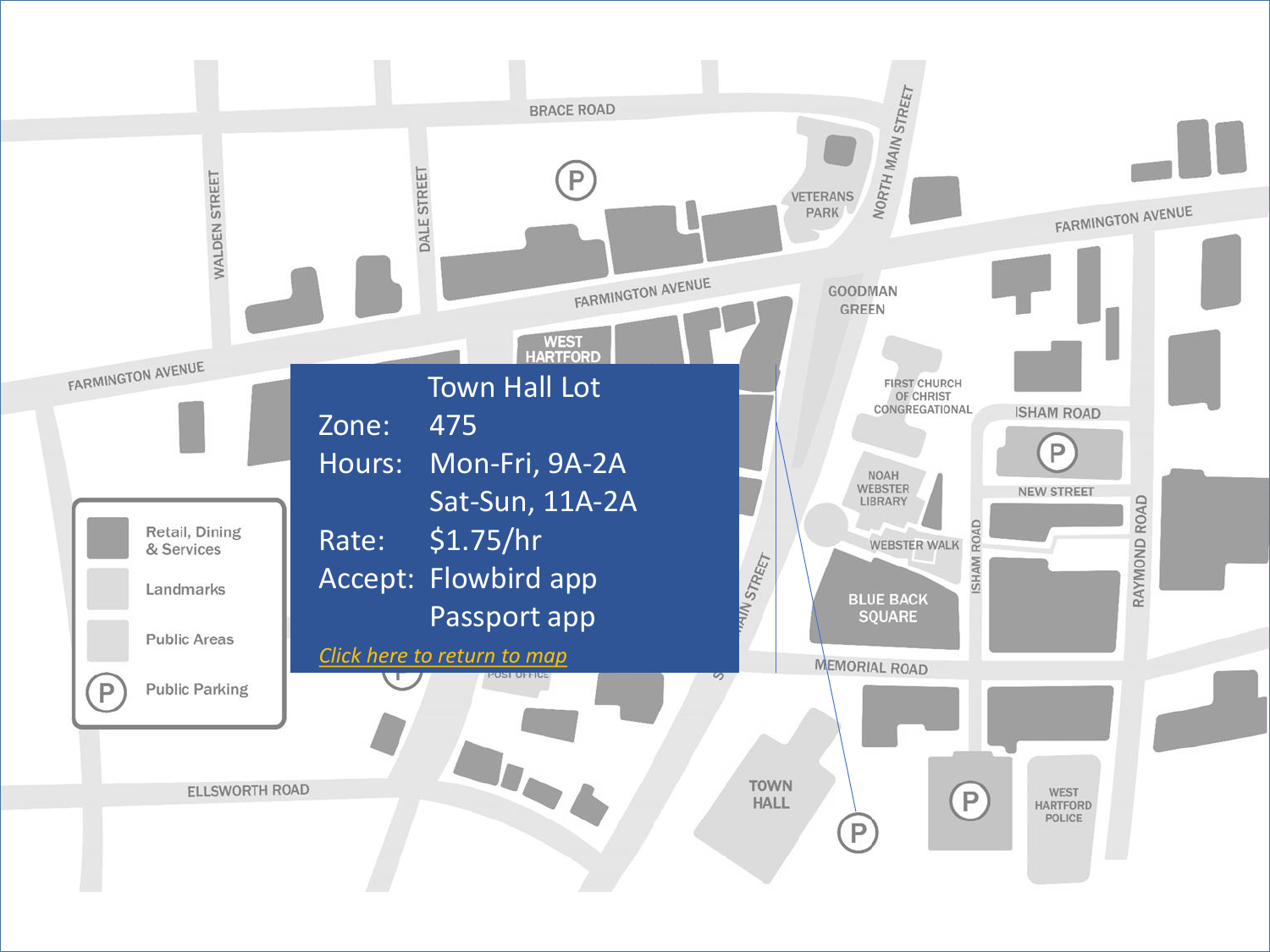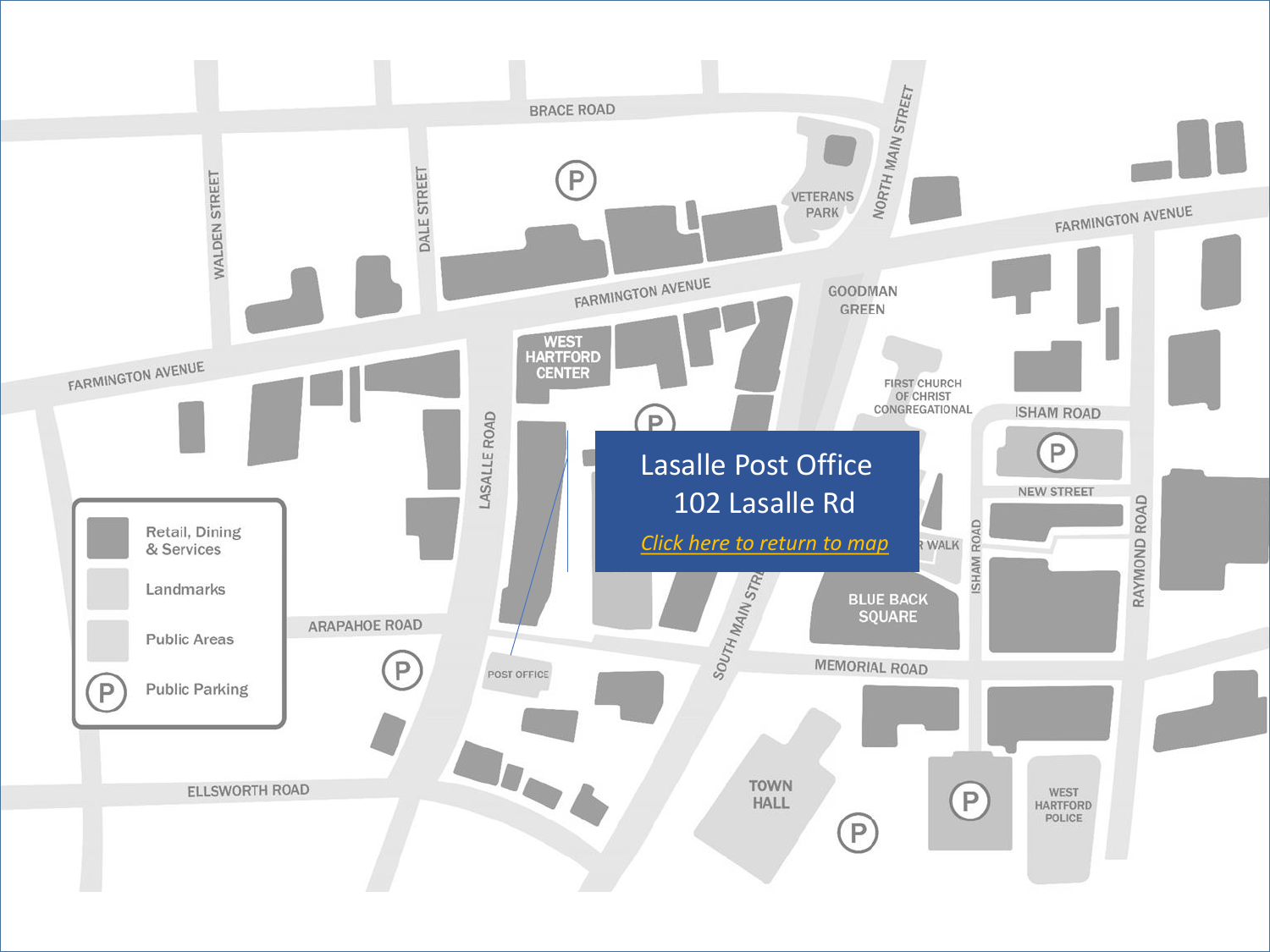<span id="page-9-0"></span>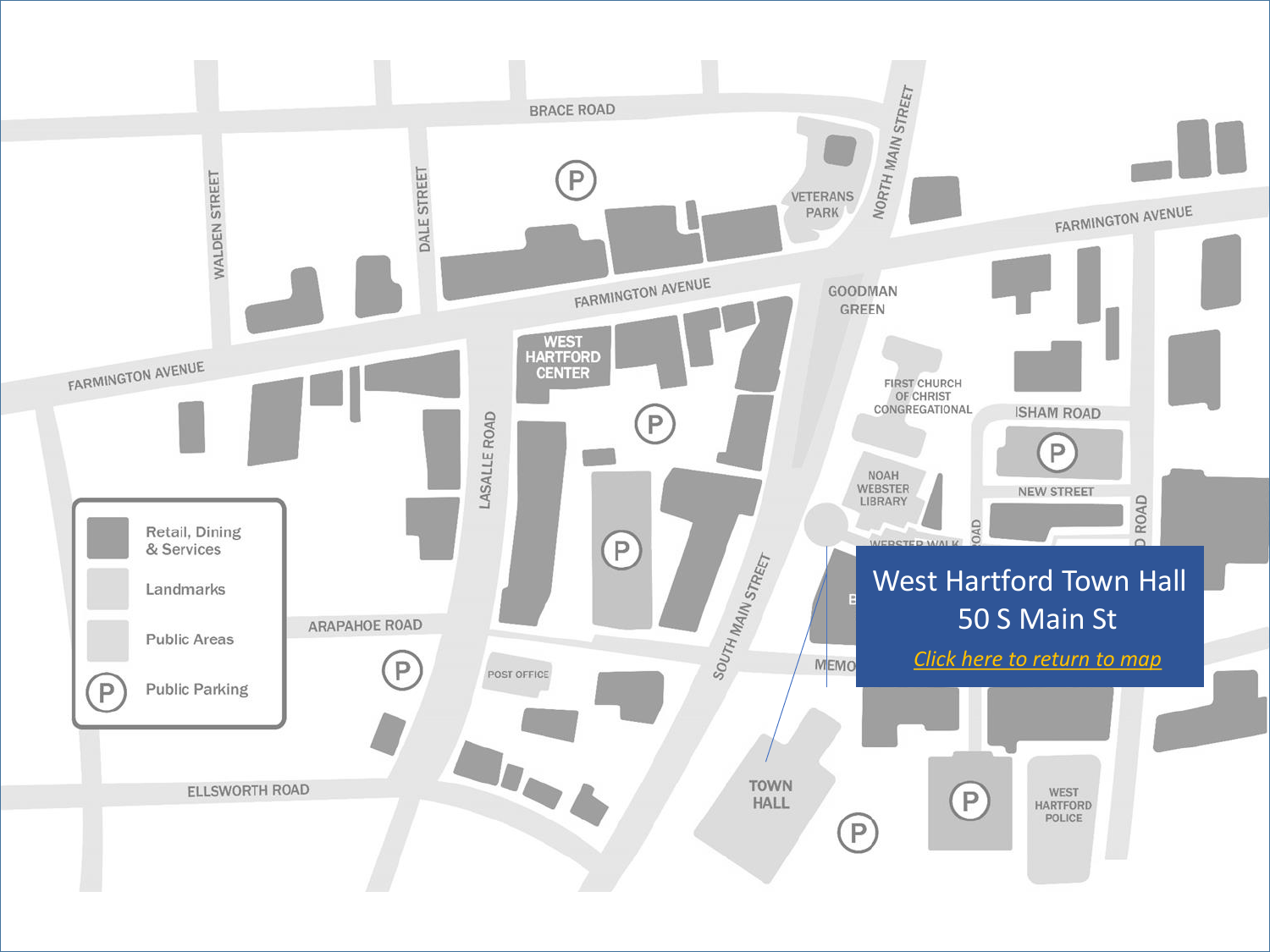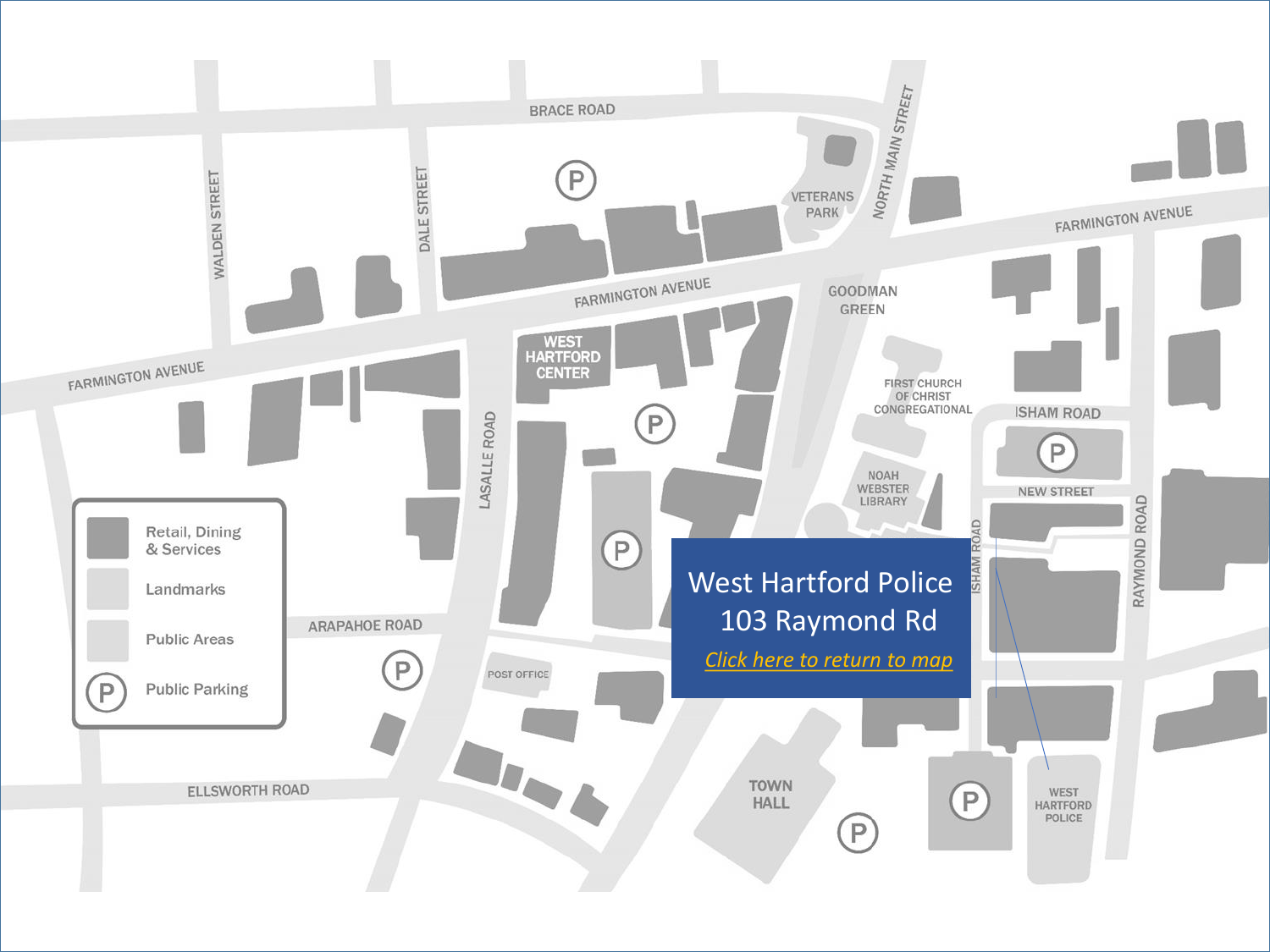<span id="page-11-0"></span>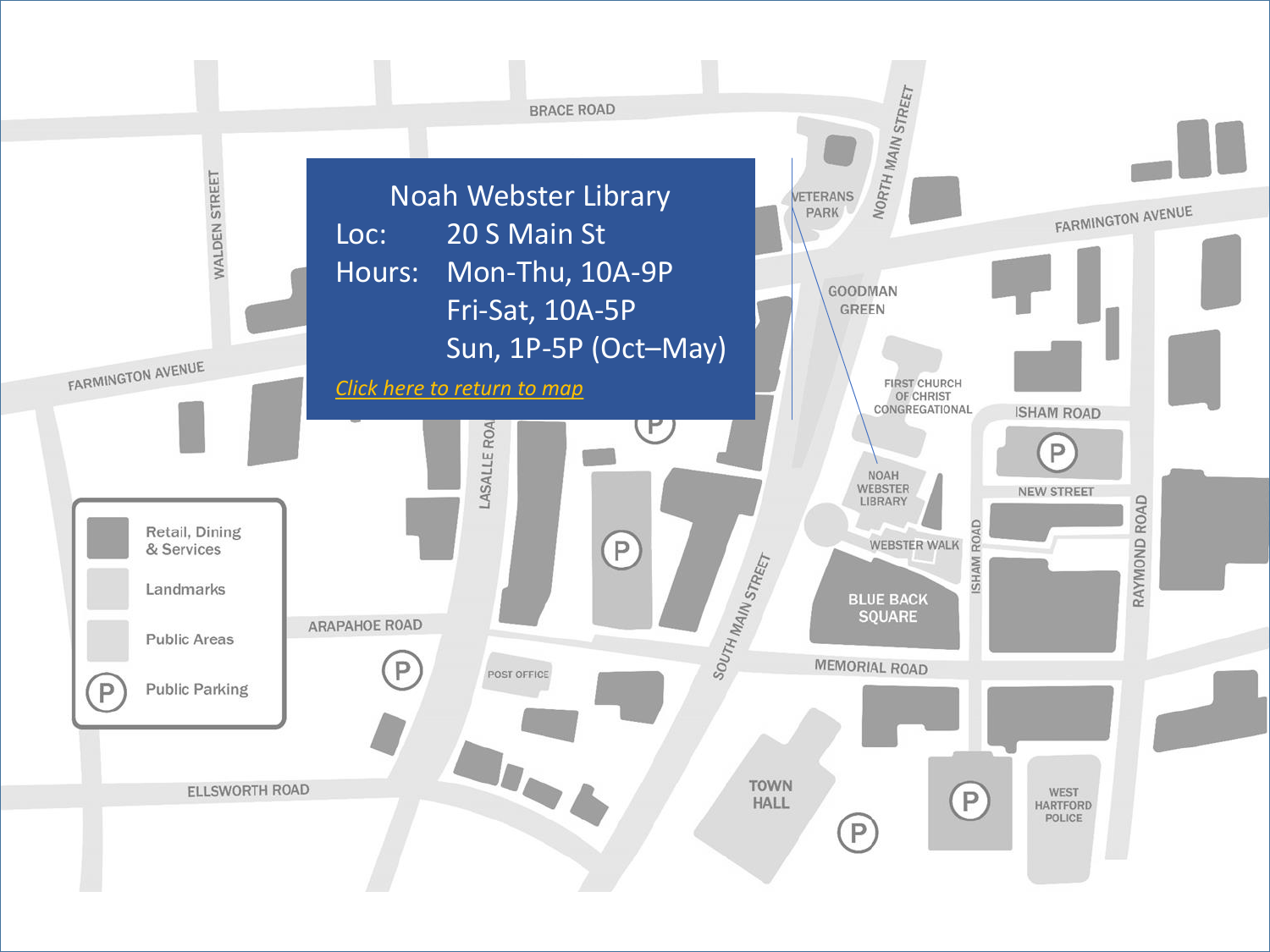<span id="page-12-0"></span>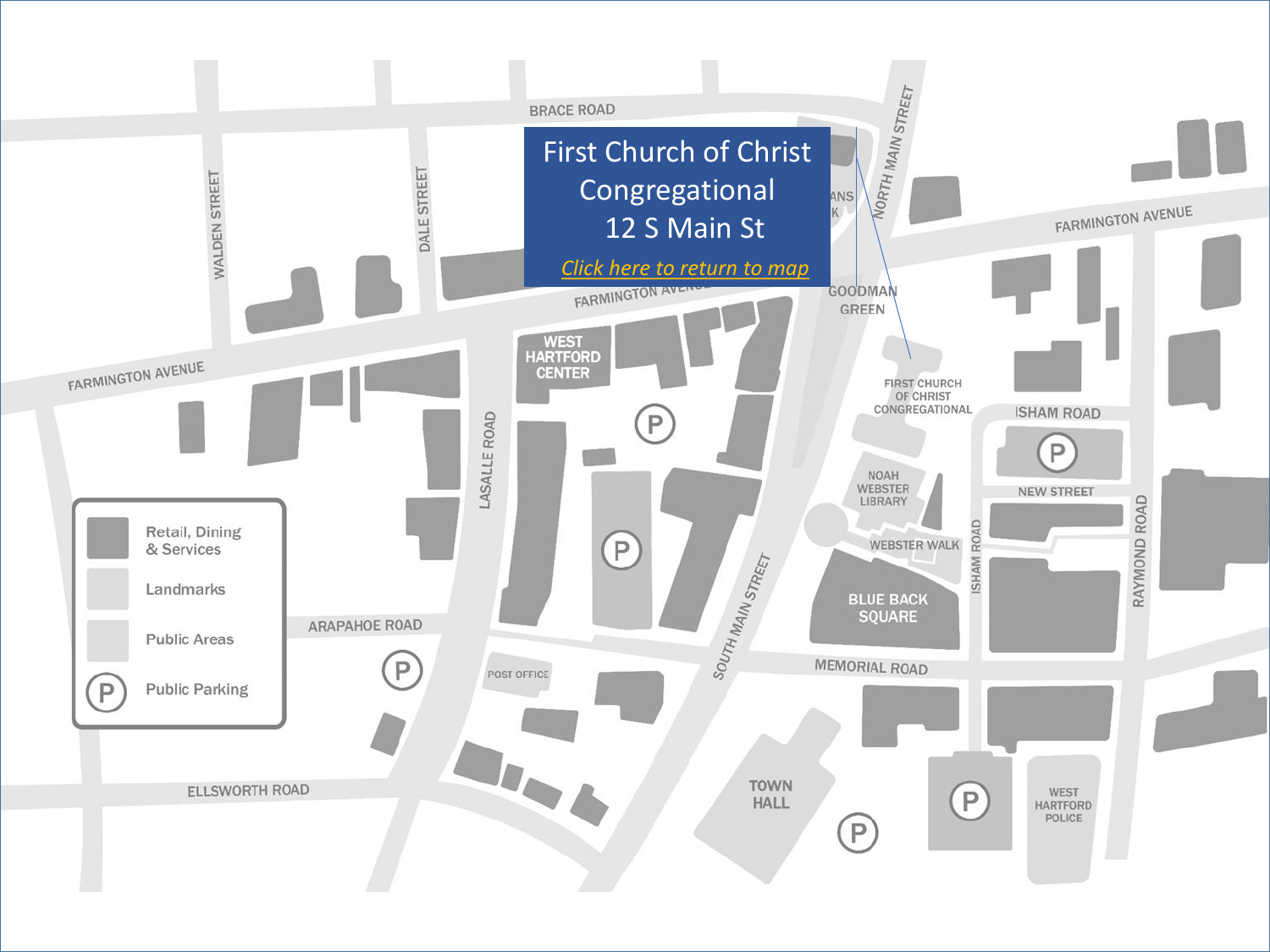<span id="page-13-0"></span>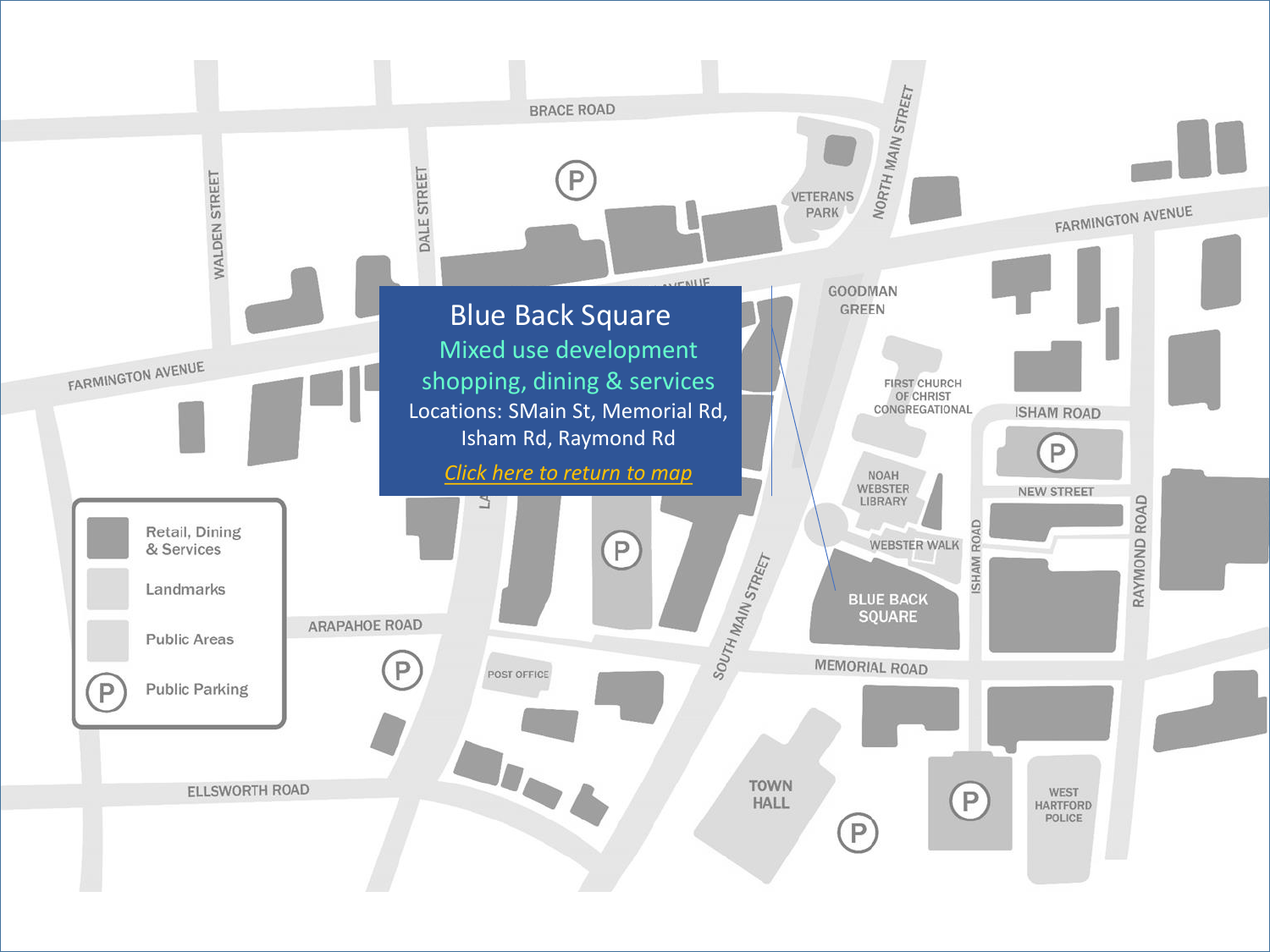<span id="page-14-0"></span>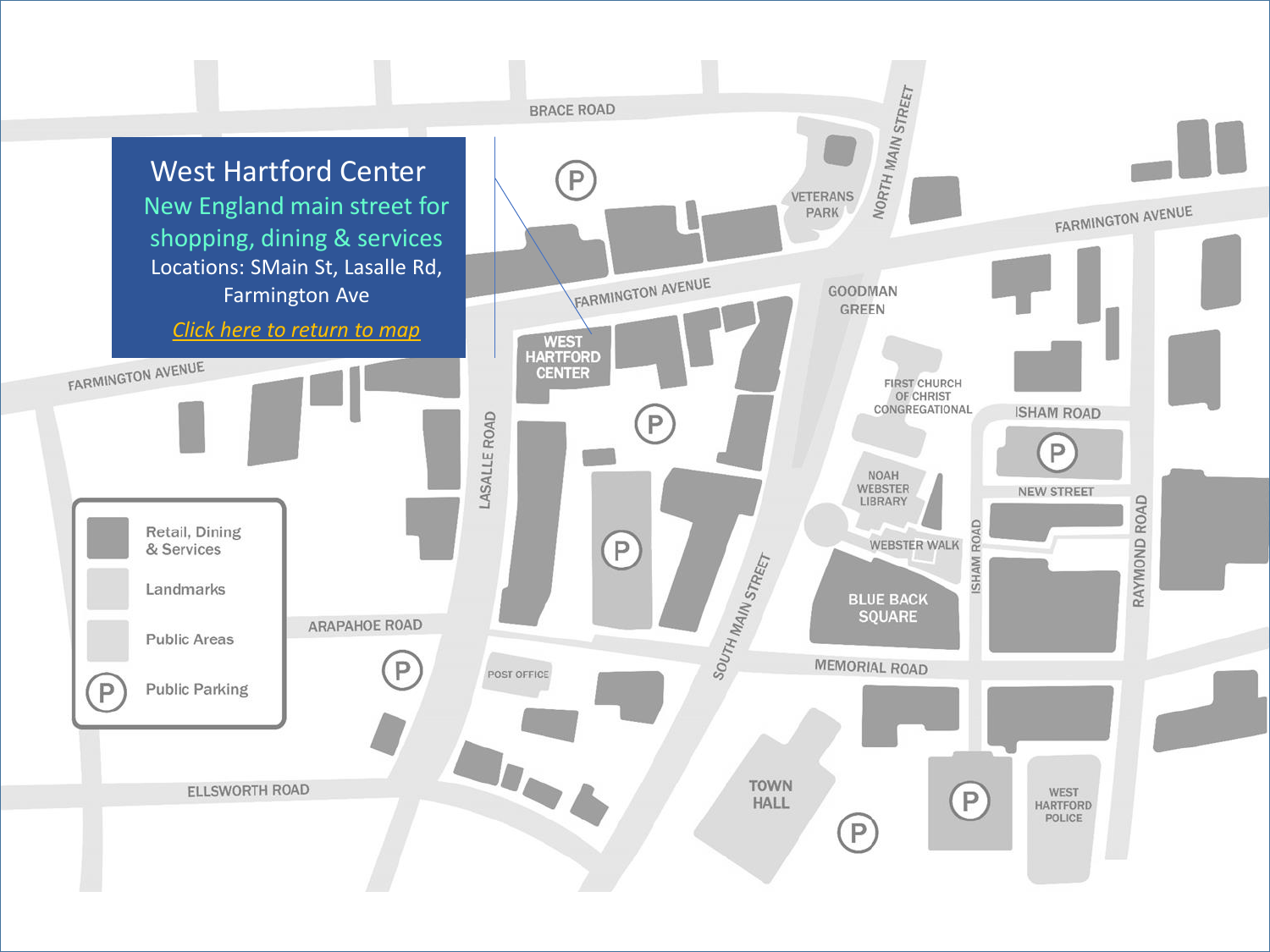